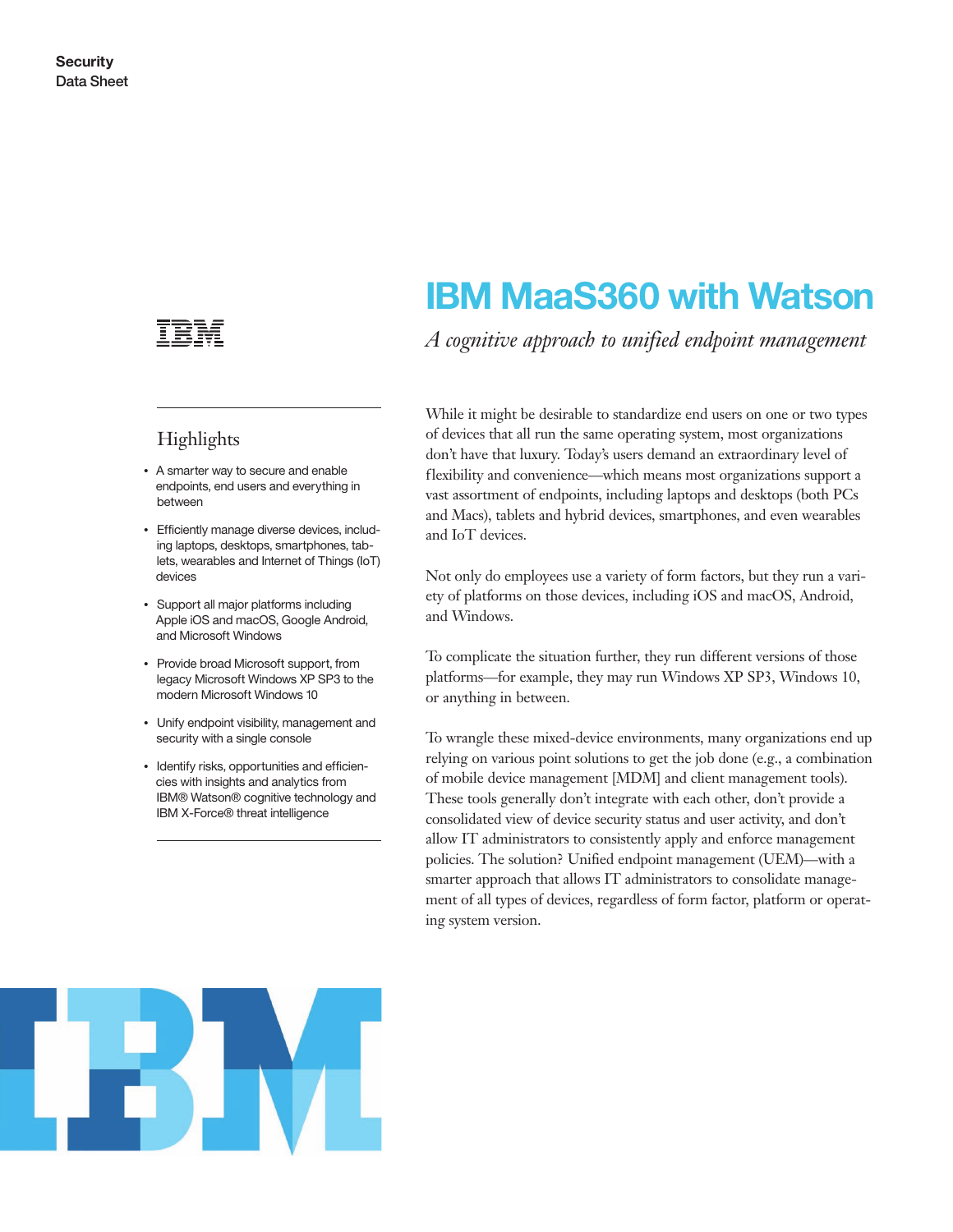## IBM MaaS360 with Watson for cognitive UEM

IBM MaaS360® provides a cloud-based, comprehensive UEM solution that helps IT organizations manage and secure a heterogeneous pool of endpoints, end users, and everything in between—including their applications, content and data.

MaaS360 delivers robust UEM capabilities across all major computing platforms, including iOS, macOS, Android and Windows devices. And where competing solutions offer incomplete support for legacy Microsoft platforms, MaaS360 supports Windows XP SP3, Microsoft Windows Vista, Microsoft Windows 7, Microsoft Windows 8, Windows 10 and Microsoft Windows 10 Mobile. These capabilities include:

- Identity and access management (IAM) that allows a shift from a device-based context to a more comprehensive, userbased context
- Application management, including an intuitive, universal application catalog for iOS, macOS, Android and Windows, advanced bundling and promotion features, bulk application purchase and distribution capabilities, and fine-grained data controls
- A user-friendly, encrypted container to secure corporate email, web browsing and application data
- Insights and analytics from IBM Watson cognitive technology and IBM X-Force threat intelligence
- Detection and defense against malware and advanced threats with automated remediation capabilities
- Management and security of specialized use cases for wearables, ruggedized devices and the IoT

MaaS360 provides not only a single pane of glass for consistent endpoint visibility, reporting and analytics across diverse form factors, but also a single management console that consolidates endpoint management tasks across all devices, whether they are managed by application programming interface (API) sets, agents or both.

#### MaaS360 also provides:

- Robust security capabilities, including an automated enforcement rules engine
- Reporting dashboards and inventory capabilities for endpoints and their associated applications
- Granular control over operating system and software patching policies, allowing IT administrators to customize maintenance and management of legacy devices

As an exclusively cloud-based offering, MaaS360 facilitates fast deployment, helps minimize your endpoint management footprint and costs, and ensures that you always have the latest software versions, including updated code as platform vendors release expanded APIs.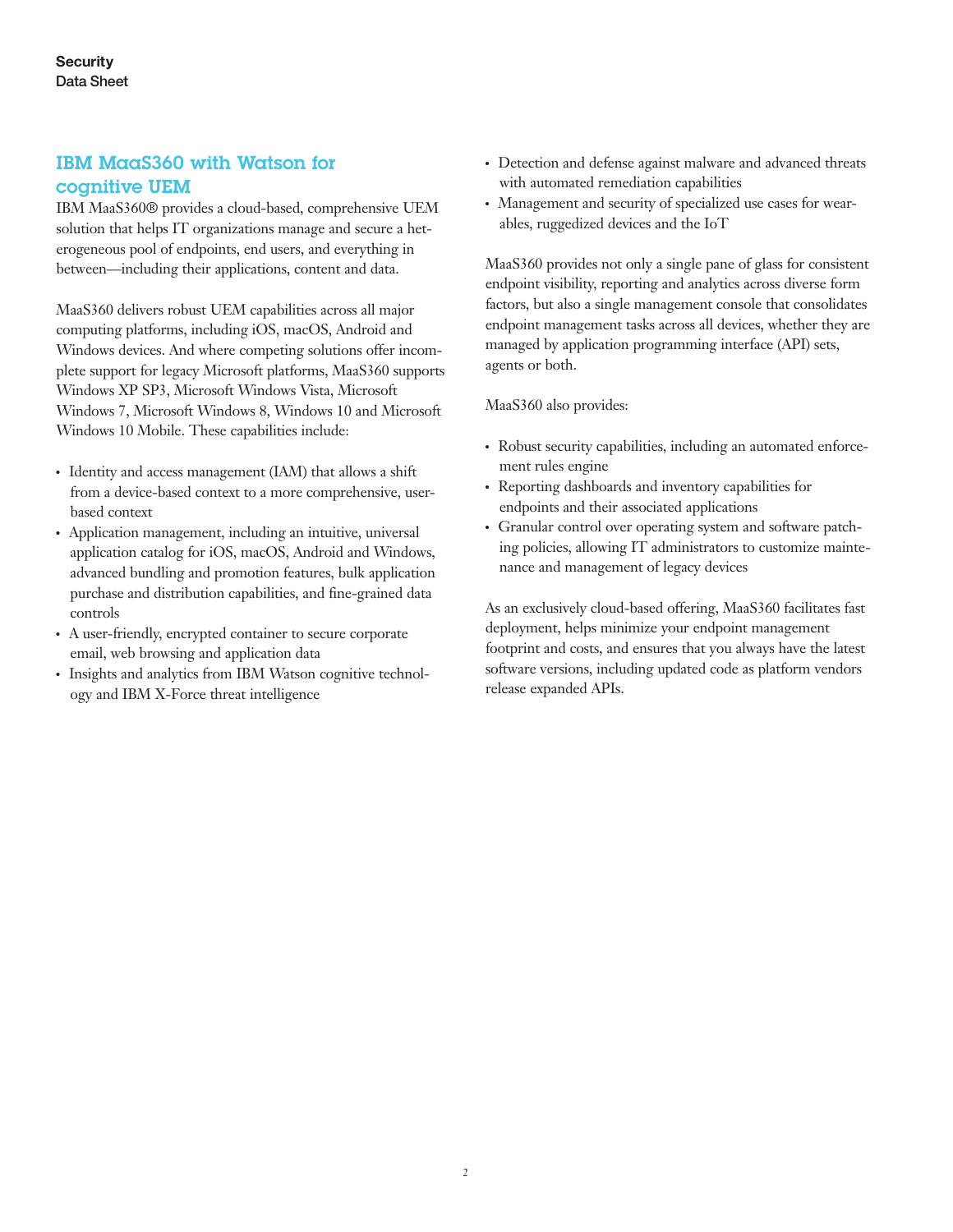

#### **Cognitive unified endpoint management**

## Converging APIs and agents

Thanks to API sets for iOS, macOS, Android and Windows 10, managing the devices that run on those platforms is far easier and more efficient than traditional agent-based client management. But legacy devices and platforms still require the agentbased approach to ensure they stay patched, updated and securely under IT control. In some cases, the most effective approach is to use both methods in tandem—a hybrid of API sets and agents. MaaS360 converges both methods, allowing organizations to leverage a single solution to manage all endpoints.

For those in IT management and security that are still supporting legacy Windows devices such as Windows 7-based laptops, MaaS360 allows a simple, seamless transition to Windows 10, eliminating the need to phase out old management tools and replace them with new ones. Thanks to Microsoft APIs for Windows 10, organizations can use MaaS360 to more easily migrate from traditional agent-based device management to API device management—all with one platform.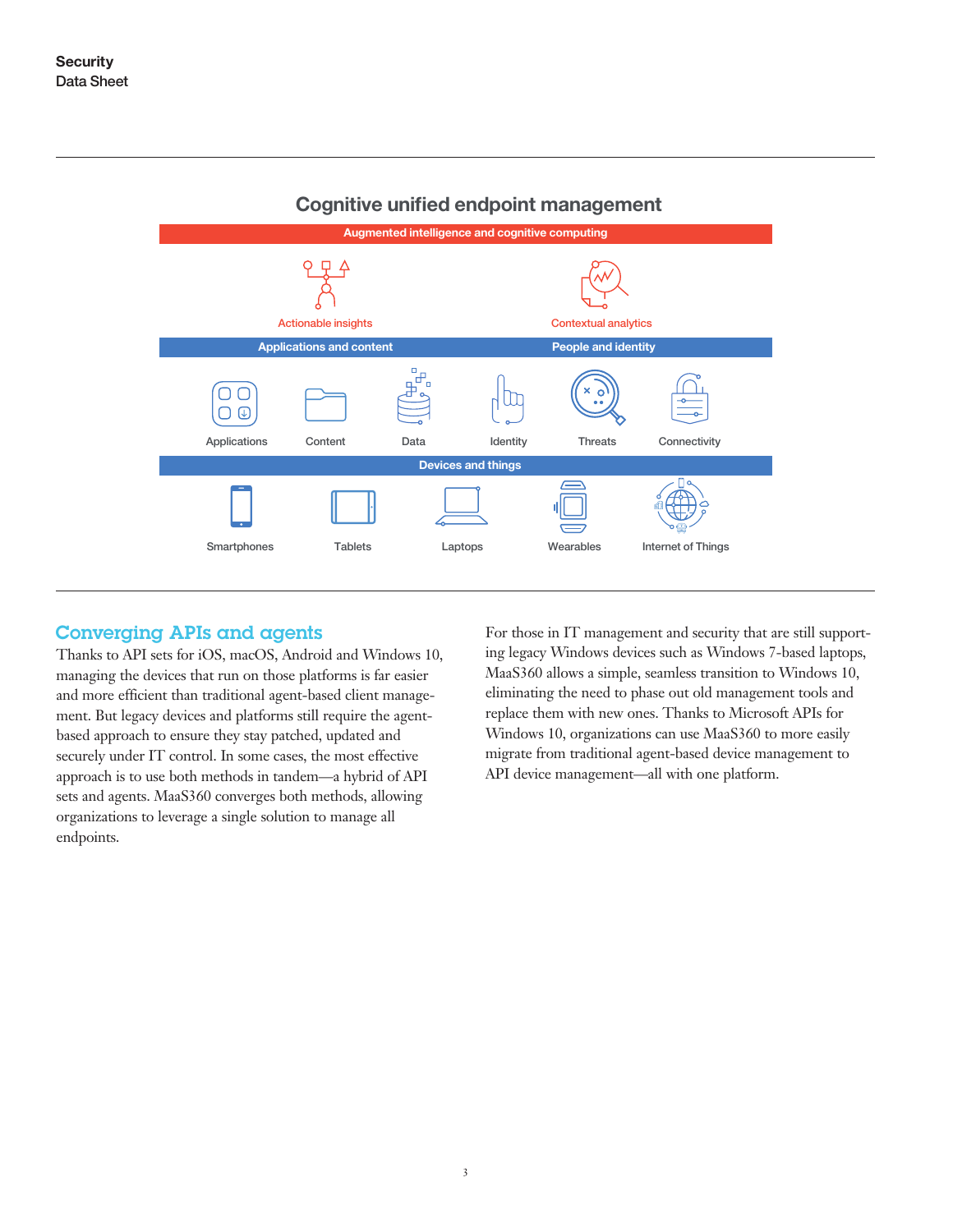## The IBM MaaS360 with Watson difference

While alternative solutions provide incomplete coverage across computing platforms, MaaS360 delivers cognitive UEM across all endpoint types including smartphones, tablets, laptops, desktops, devices designed for the IoT, ruggedized devices and wearables. And while competing solutions provide incomplete coverage of Windows devices, MaaS360 can support the full spectrum, from Windows XP SP3 to Windows 10.

Traditional mobile device management systems were built in a simpler time for tactical purposes and disparate mobility projects. With the industry's first cognitive UEM platform, MaaS360 with Watson delivers a single, strategic management and security solution to drive your organization's digital business transformation.

MaaS360 delivers powerful insights and analytics from Watson cognitive technology, IBM X-Force Exchange threat intelligence and cloud-sourced benchmarking data from the MaaS360 platform.

Insights and analytics from MaaS360 with Watson can help organizations maximize their return on investment for their mobile strategies—and realize it faster—by identifying business opportunities, increasing workforce productivity, boosting IT operations efficiency, minimizing security risks and helping the

business make more informed endpoint decisions, including spending decisions. MaaS360 insights and analytics include three key capabilities:

- Advisor, which delivers actionable intelligence that is contextual to the organization
- Mobile Security Index, which provides the industry's first publicly available mobile security scorecard
- Mobile Metrics, which offers the industry's first cloudsourced endpoint benchmarking data

As part of the larger IBM Security portfolio, MaaS360 also provides key IBM technology integrations with solutions such as IBM BigFix®, IBM QRadar® SIEM, IBM Trusteer® and IBM Security Access Manager to maximize your IT investments.



MaaS360 with Watson offers the industry's first cognitive approach to unified endpoint management.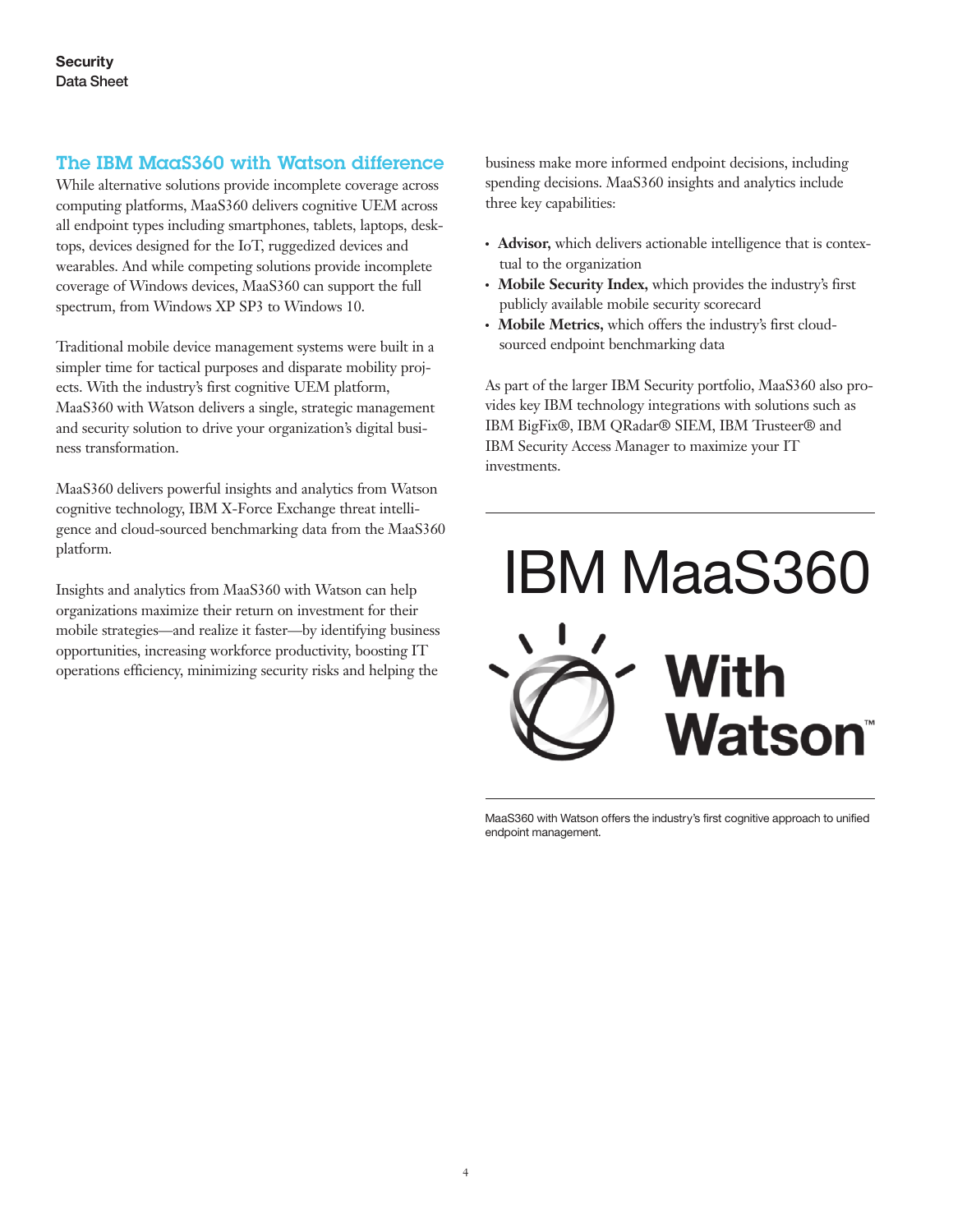| <b>Solution</b>                                                    | <b>Essentials</b> | <b>Deluxe</b> | <b>Premier</b> | <b>Enterprise</b> |
|--------------------------------------------------------------------|-------------------|---------------|----------------|-------------------|
| Device Management<br>iOS, Android, Windows Mobile, Windows & macOS |                   |               |                |                   |
| App Management<br>iOS, Android, Windows Mobile, Windows & macOS    |                   |               |                |                   |
| Patch and Update Management                                        | √                 |               | J              |                   |
| <b>Identity Management</b>                                         |                   |               |                |                   |
| Advisor                                                            | ✓                 |               |                |                   |
| <b>Container App</b>                                               |                   |               |                |                   |
| Mobile Expense Management                                          | ✔                 |               | ┙              |                   |
| Secure Mobile Mail                                                 |                   |               |                |                   |
| Secure Mobile Chat                                                 |                   |               |                |                   |
| OS VPN                                                             |                   |               |                |                   |
| Secure Browser                                                     |                   |               | ✔              |                   |
| Gateway for Browser                                                |                   |               |                |                   |
| <b>Content Management</b>                                          |                   |               |                |                   |
| Gateway for Documents                                              |                   |               |                |                   |
| <b>App Security</b>                                                |                   |               |                |                   |
| Gateway for Apps                                                   |                   |               |                |                   |
| <b>Mobile Document Editor</b>                                      |                   |               |                |                   |
| Mobile Document Sync                                               |                   |               |                |                   |
| Mobile Threat Management                                           |                   |               |                |                   |

MaaS360 solution editions are right-sized to fit your enterprise needs.

#### MaaS360 solution editions

The MaaS360 product family offers a broad range of solution editions that provide organizations with comprehensive, secure and efficient unified endpoint management capabilities to best fit their needs. It is available in the following editions: Essentials, Deluxe, Premier and Enterprise—the details for which can be found on [IBM Marketplace](https://www.ibm.com/us-en/marketplace/mobile-device-management/purchase).

#### Why IBM?

MaaS360 makes it possible to use one platform to manage all devices with a cognitive approach with Watson. Whether they use APIs or agents, MaaS360 unifies management activities across all devices throughout the enterprise, while enabling a hybrid approach where applicable. MaaS360 protects endpoints—plus their applications, content and data—to improve the overall security posture of the IT infrastructure, while at the same time increasing the organizational efficiency and reducing IT management costs. A consolidated approach also enhances the end-user experience, from initial deployment through device decommissioning.